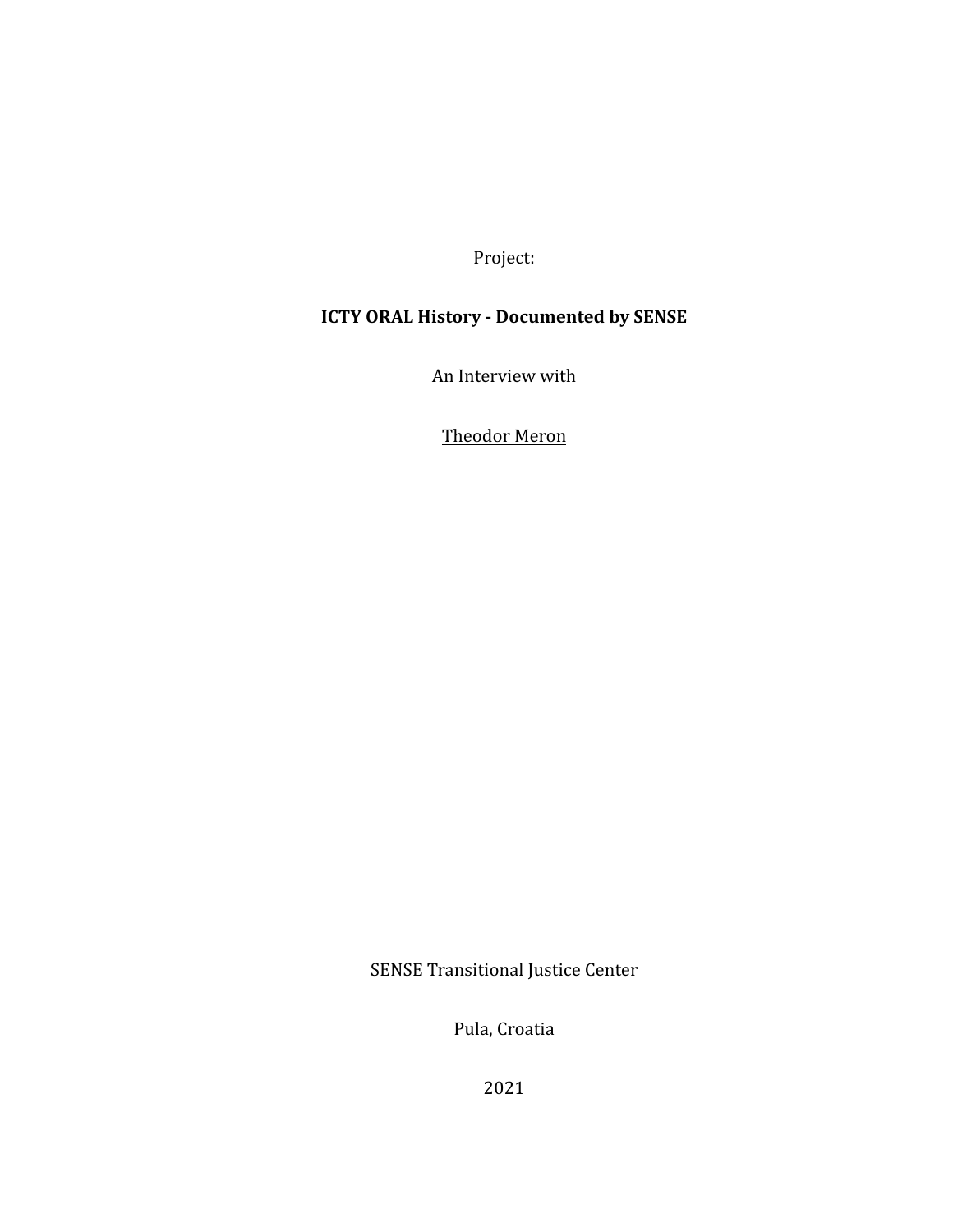Interviewee: Theodor Meron (TM) Interviewer: Mirko Klarin Location: The Hague, The Netherlands Date: 20 October 2003

Theodor Meron, Judge of the ICTY from 2001 to 2011, its President for four terms (2002-2011) and then for three terms (2012-2019) President of the IRMCT. In an interview with SENSE in October 2003, Judge Meron spoke about the balance sheet of the ICTY's first ten years and its contribution to the development of international criminal justice.

# *The Balance Sheet of The Tribunal's First Ten Years*

TM: In the first place, we have proved that international investigations and international prosecutions of people who are alleged to have committed war crimes can be done in an efficient and credible way. In a way that commands international respect, that is not political, that can be respected by all those who are involved - either in the area and, even more important, by everybody outside of the area.

In addition to that, the very fact that after 50 years of deficit in international criminal tribunals, since Nurnberg till 1993, here for the first time a tribunal is being created. In the beginning, it has tremendous difficulties in trying to survive, but it surmounts those difficulties, both because of the way that it organized its work and because of growing international support. In the meantime, it establishes a model of a tribunal that can conduct several trials a day in a credible way by very respected judges and, in addition to that, create a body of procedural rules which give the substantive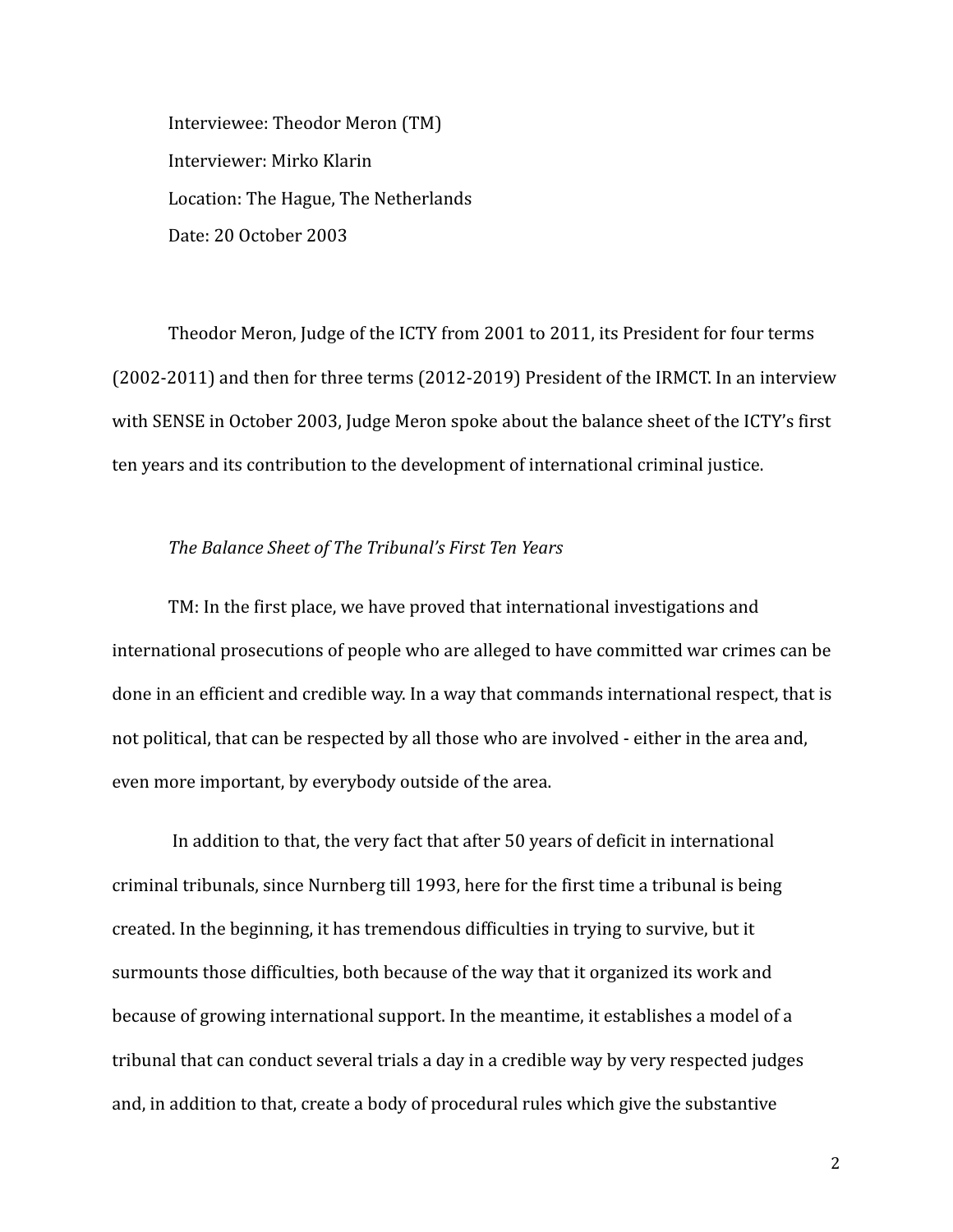international law, which has articulated here the necessary underpinnings and credentials for criminal lawyers everywhere.

I think that we have investigated and prosecuted and judged those people in a very efficient way, in a serious way. Those cases also have demanded very considerable time and we can talk separately about the problem of slowness, because we are doing everything to speed the process up to a greater extent. But I think that this has been a very successful proposition. However, the difficulty has been that because of the cooperation of governments which was less than optimal we have not for quite a few years not managed to obtain custody at The Hague of some of the principal alleged offenders. Even now we do not have Karadžić, Mladić, Gotovina.... It took years to get Milošević here. But I think that over the last few years we have seen considerable improvement because now we have more and more very senior people who are being prosecuted, who are being tried, who are being sentenced. And this is a very good side development of this court.

#### *Alternative Tribunals*

TM: How do we deal with those who are alleged to have committed war crimes and who cannot be tried at The Hague because of the completion strategy, the deadline, the limited resources that we have? I do not believe that this should result in impunity for those who have committed war crimes.

I think that what we need there are alternative tribunals. What I have in mind is not international courts, but courts in the area, courts in Bosnia-Herzegovina, courts in Belgrade, courts in Zagreb, who could try some of those who cannot be tried before our tribunal because of our limitations. Now, in order to have that, there is of course one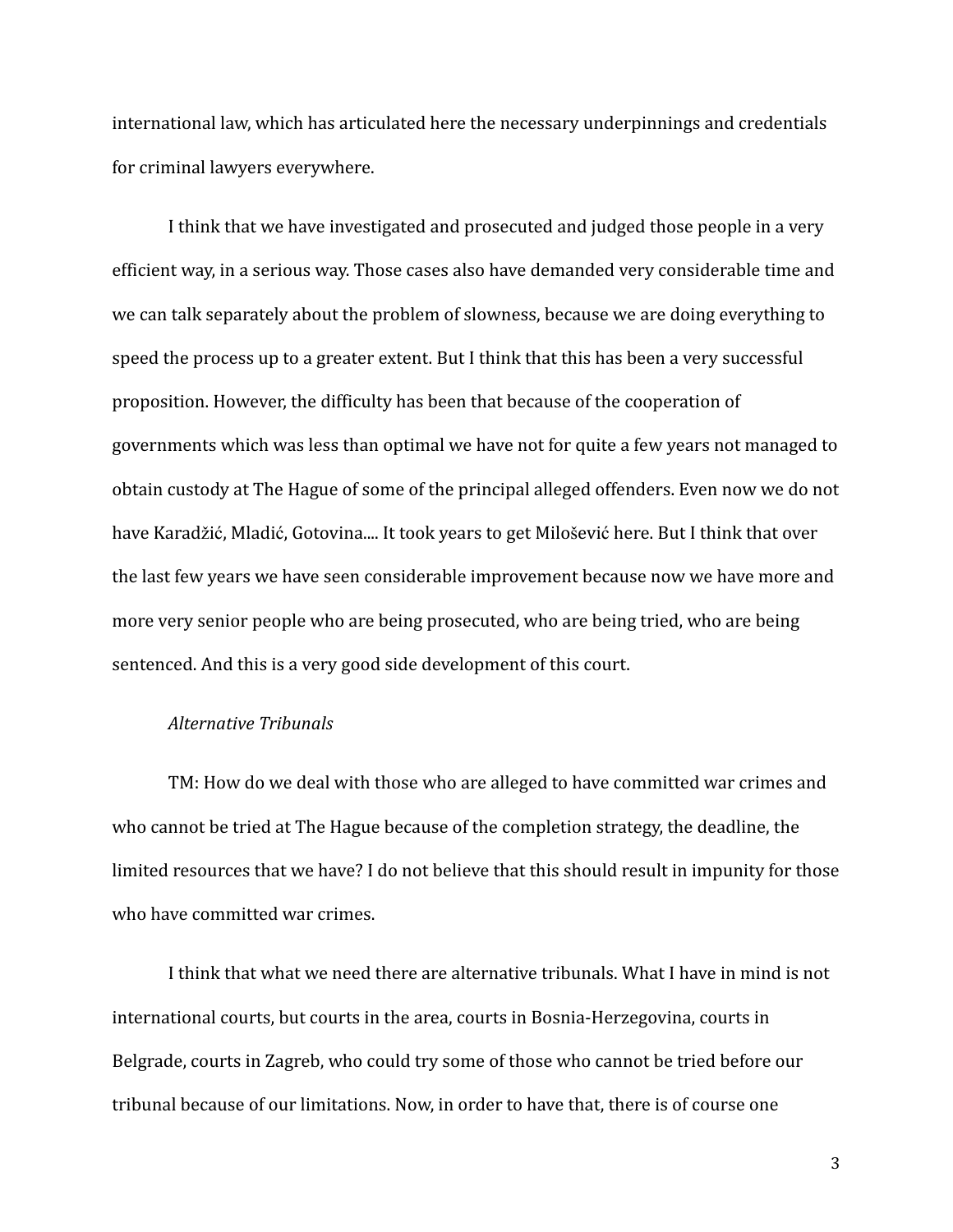necessary condition. That condition is that the courts in the area must apply the entire panoply of judicial guarantees and due process, and human rights, and not be tainted by any national, religious or ethnic bias.

So, these are the conditions and I do hope that slowly, as the area moves towards normality, we will see more and more readiness and more and more capability to try in the area of former Yugoslavia some of those people whom we cannot try before our Tribunal. And I can tell you one more thing. Trials before national courts in the area have certain additional advantages that we do not have. Because trials which are conducted in the area itself, close to the victims, close to the crimes, have a greater resonance for the victims than trials which are conducted 2000 miles away.

# *Denial*

TM: I think that the denial, self-denial about what happened, is perhaps recessing into the past. It is not as important factor as it used to be. I think there is a question of political goodwill: Are countries really prepared in the area to prosecute and to try their own for having committed war crimes vis-à-vis others? I think that there is a positive development there. I'm not suggesting that we are already there. But in addition to all of that, for those trials to occur we must have a guarantee that those trials are conducted according to international standards, according to international norms of due process, human rights, and judicial guarantees.

I think we are moving there. Take for example the Sarajevo chamber. I myself have been very much involved together with Lord Ashdown and Bernard Fassier in the creation of such a chamber and we are really moving. We have made considerable progress. There is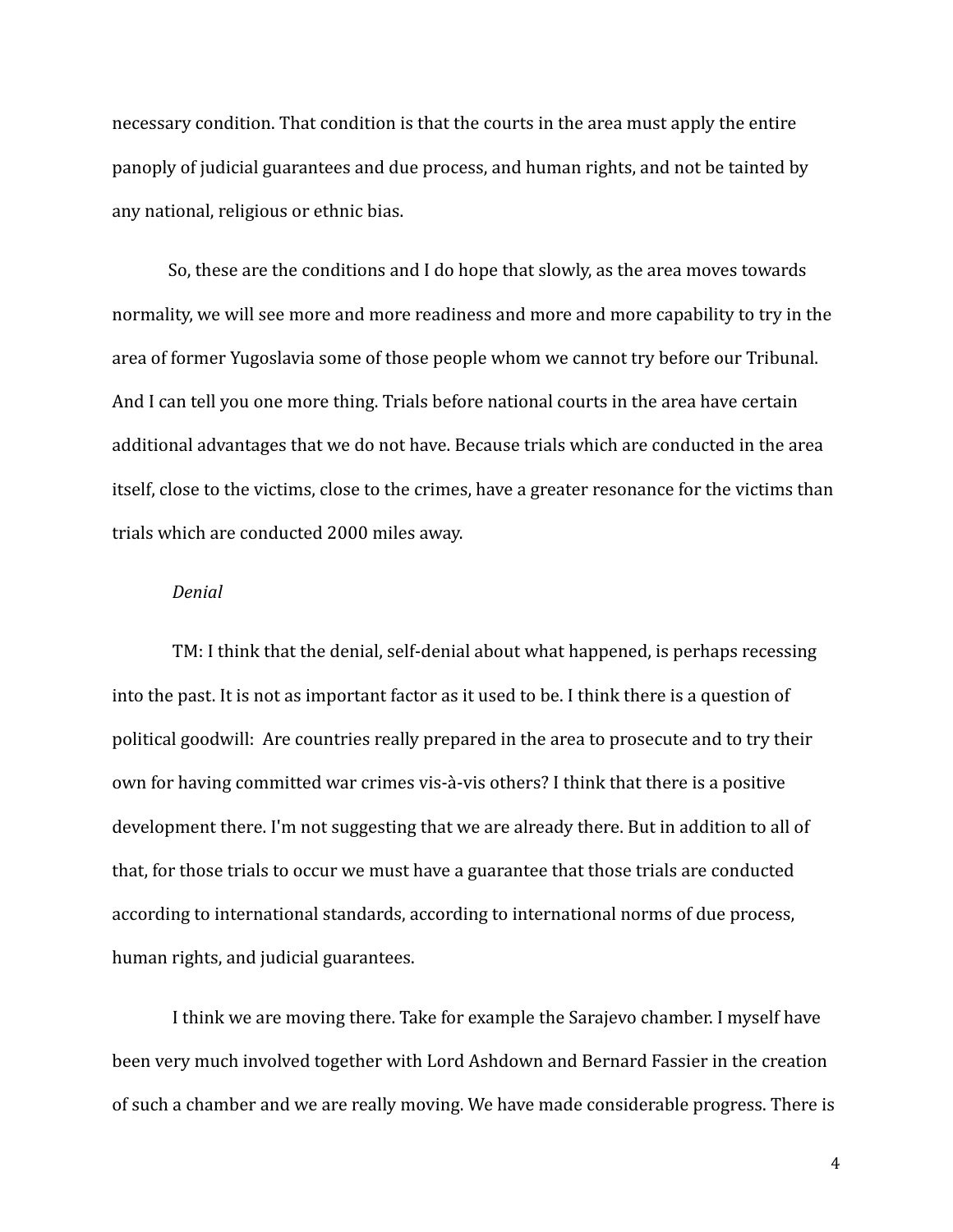no question that as time goes on and we move from the stage of planning to the stage of implementation, we will make sure that the tribunal has in place all the necessary legal provisions on substantive law and procedural law to enable that tribunal to function.

At the same time, you must remember that there is no intent, there is no desire on our part, or on the part of the Security Council, or on the part of the international community, to send for trial to Sarajevo the most senior cases of accused that we have. People of considerable seniority who are to be tried before our court - will be tried before our court, will be tried before our Tribunal. The situation in the former Yugoslavia continues to be fragile, continues to be tense. For example, it is my sense that while I will be happy in due course to transfer some cases to the courts in Sarajevo, I would not be as yet ready to send cases for trial either at the entity or the cantonal level courts, because there I am still not convinced that we could have trials which would be free from the possibility of bias and prejudice.

### *Belgrade and Zagreb?*

TM: In Belgrade it's still a work in progress. They are about to begin. When I was in Belgrade a couple of weeks ago on an official visit, I visited the premises of that court and I found it quite promising. I met the general prosecutor and I met the prosecutor for war crimes, who will be charged with prosecuting war crimes trials before that particular chamber. I do believe that there are enough people present on the territory of Serbia and Montenegro to provide that court with a lot of employment, a lot of people who should be prosecuted. What is encouraging is that the law that Belgrade developed on war crimes, laws that are going to be applied by that chamber, is a law which takes into account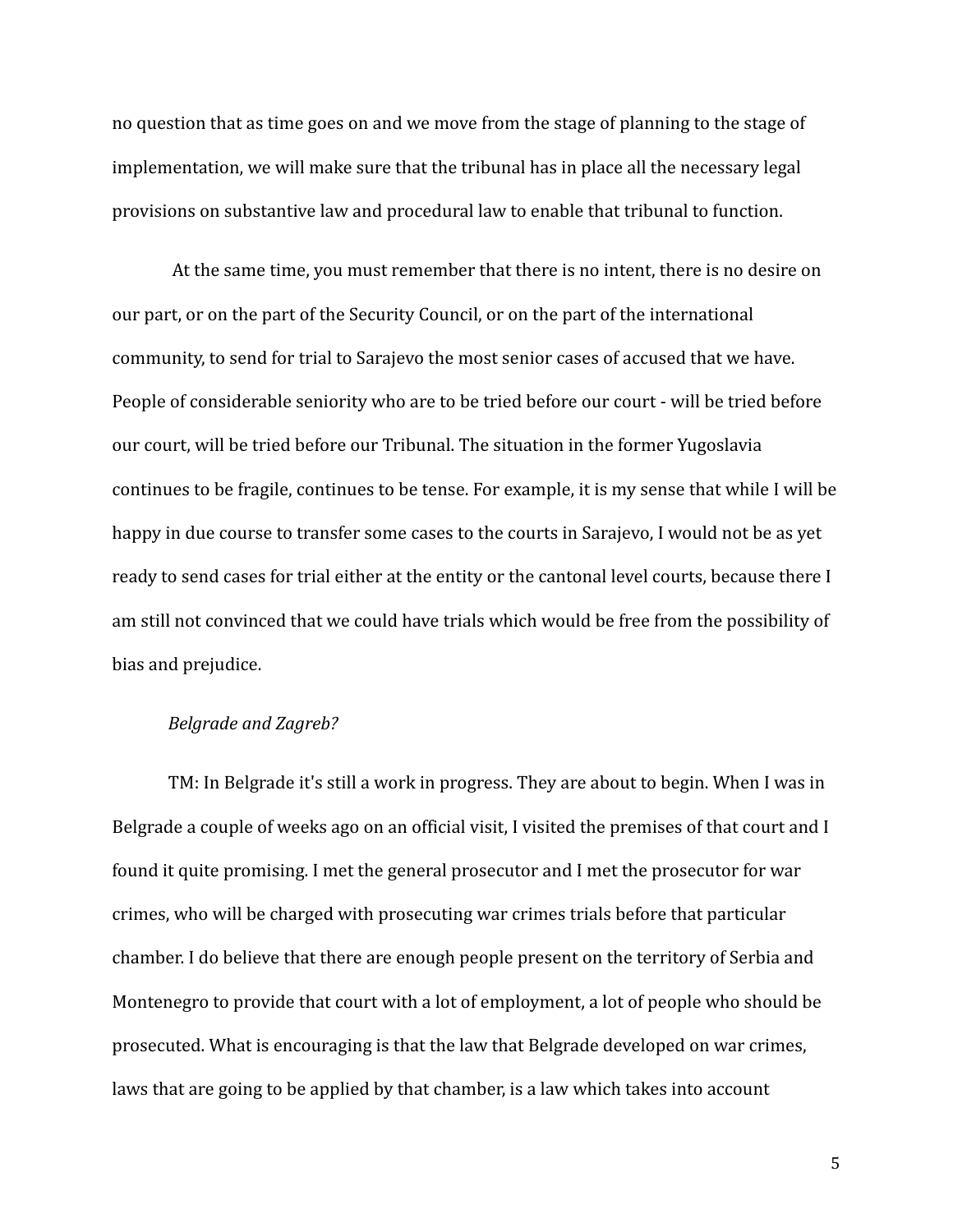international comments and observations, including by the OSCE, and by the International bar association. So the law as it now appears, the law as adopted, meets international standards and criteria. We must make sure that enough attention is paid to this tribunal to encourage it and to make sure that indeed international standards are complied with.

As regards Zagreb, I do think that the authorities of Croatia have enhanced the necessary legal provisions, but I do not believe that they have started organizing the type of special chambers that we have been talking about with regard to Sarajevo and on a different plane with regard to Belgrade.

The role of this Tribunal with regard to the tribunals in the former Yugoslavia will be primarily a role of assisting in the development and making sure that they have the necessary legal infrastructure to function properly, but it is not envisaged that we would be a supervisory body. I think the United Nations Security Council has never envisaged that we would be in charge of tribunals in the former Yugoslavia. That would not be an appropriate role for us. The role for us would be helping in the establishment, and as time goes on, as those tribunals develop more and more, we would be considering sending some cases of lower-level defendants from here for trial there.

#### *Legacy*

TM: I think that what we have established is not only the credibility of international investigations and prosecutions, we have also developed for the first time since Nuremberg a credible body of jurisprudence, case law, developing, articulating and specifying legal principles in a way that national jurisdictions can and will benefit from. So, the greatest legacy of this Tribunal, when we eventually finish our work, will be in this body of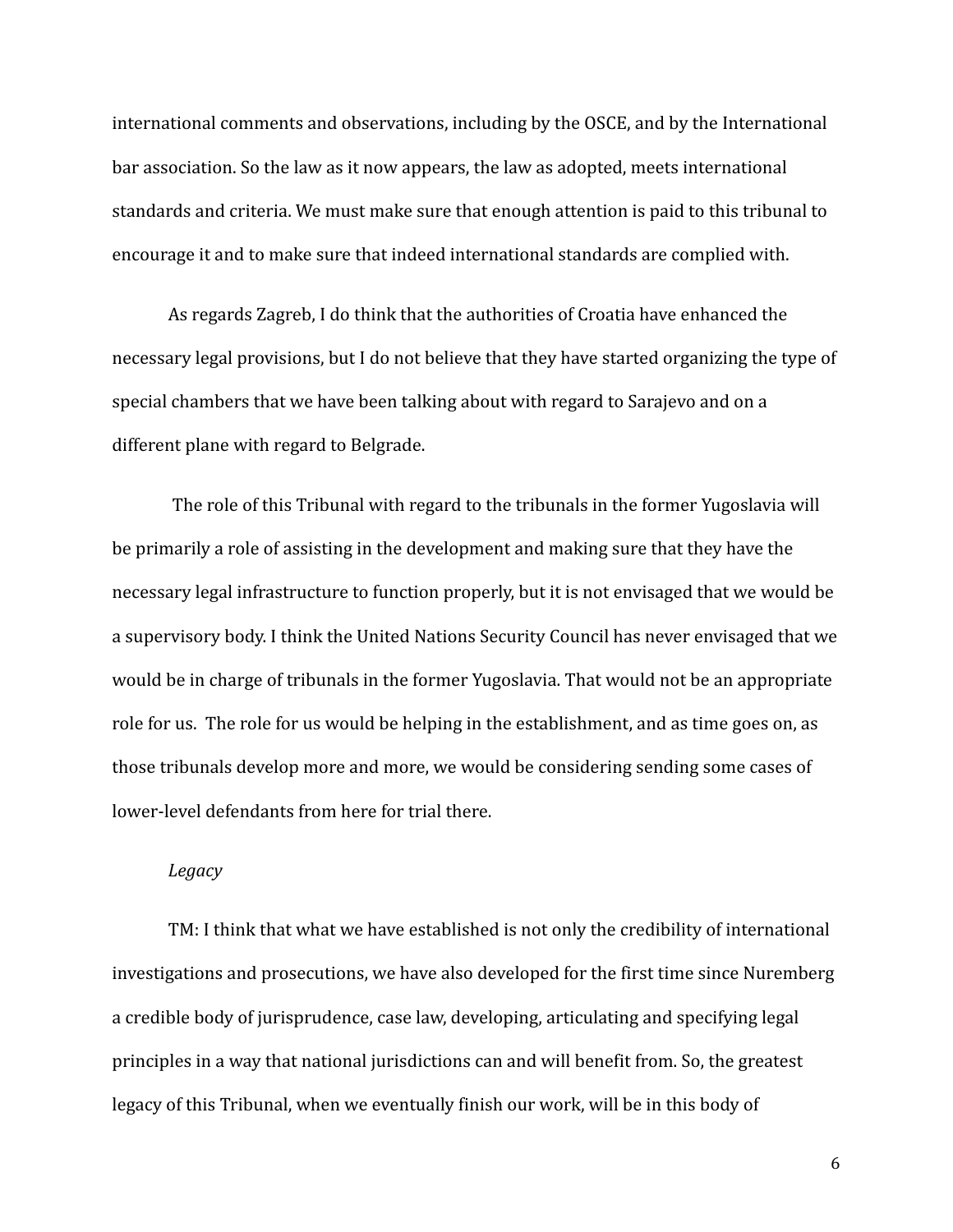jurisprudence that we will leave to all courts, international and national. And with regard to national courts, I have myself always believed that the future is in some kind of synergy, some kind of a mix of international and national courts. And there is no question that, if international justice is going to be credible and effective, most cases of war criminals in the future will have to be tried by national courts, not international courts. Simply because the capacity, the capability, the resources, the budget, the personnel of international institutions will always be very limited.

## *Justice and Political Will*

TM: The absence of international trials between Nuremberg and 1993, resulted, and you are quite right, primarily because of lack of political will. And that lack of political will in itself was triggered by a lack of sensitivity to crimes which were going on. So, for instance, after the crimes in Cambodia no tribunal was even attempted at that time. What is the difference then? The difference is that thanks to the media, to NGOs, to the open society there is a much greater sensitivity towards war crimes than we have ever seen. In other words, there is pressure on the government, there is pressure on the international community to put an end to the practice of impunity. But, all these things are interconnected. The fact that today, for example, we have the body of jurisprudence, makes establishment either of other tribunals or the activation of national courts, very much easier. Because jurists will not say now "We are not sure about the international law that is to be applied." That law is now in existence.

# *Victims, Justice and Guilty Pleas*

TM: I think that by creating a record in a very detailed way of proceedings before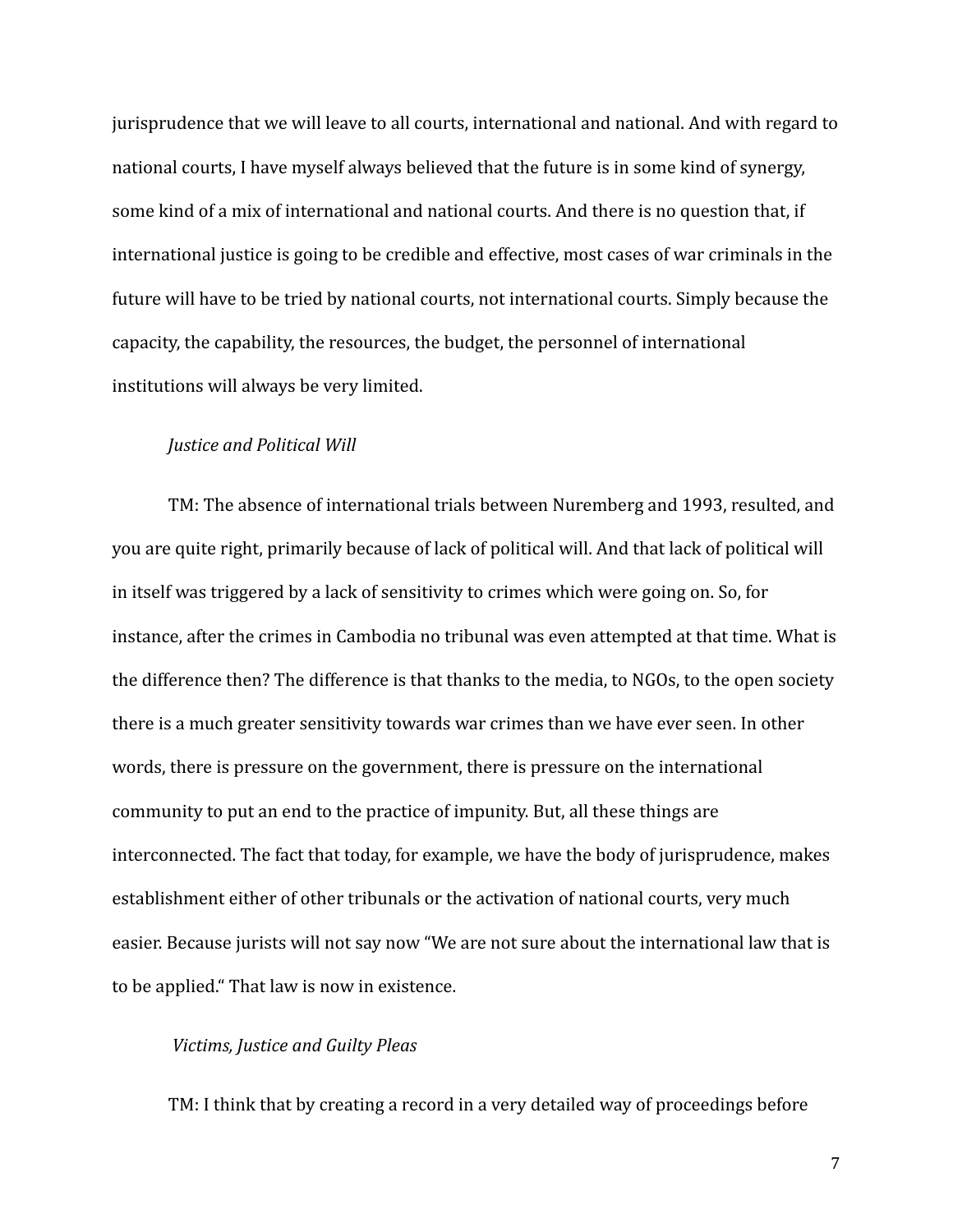our courts, proceedings before professional judges that have heard the evidence in great detail, we in fact created a record of those terrible events and crimes that have happened in the '90s in the former Yugoslavia and by so doing we gave the victims a certain sense of vindication of justice.

So, I would go even further and say with regard to this recent momentum that we have obtained on guilty pleas, that they have been amazingly important for the victims. Because here for the first time you could see that somebody who was accused of having perpetrated terrible acts is willing to express a recognition of what happened, accept some measure - preferably a big measure - of remorse and regrets for what happened, and this may give the victim more than a finding of guilt when the accused time after time after time proclaims that he is innocent. In other words, this is a departure from denial. He says, "Yes I did it. Yes, I am sorry. I am very sorry that I have committed those crimes." So, morally this is very significant.

You know, there was an article a few months ago in The New York Times, after one of the guilty pleas, by a person who was a relative of people who were murdered at Srebrenica. He said, "For the first time since the beginning of the trials at The Hague, I feel that I am coming to peace, that I am reconciled with the terrible events, because this particular person - instead of proclaiming time after time after time that he's innocent accepted, acknowledged responsibility and said, 'I am sorry.'"

In moral terms, acknowledgment of sorrow and regrets is extremely important. Now, of course, guilty pleas, in addition to that, serve additional goals of the international community. They speed up our work, they speed up our trials, and the important thing here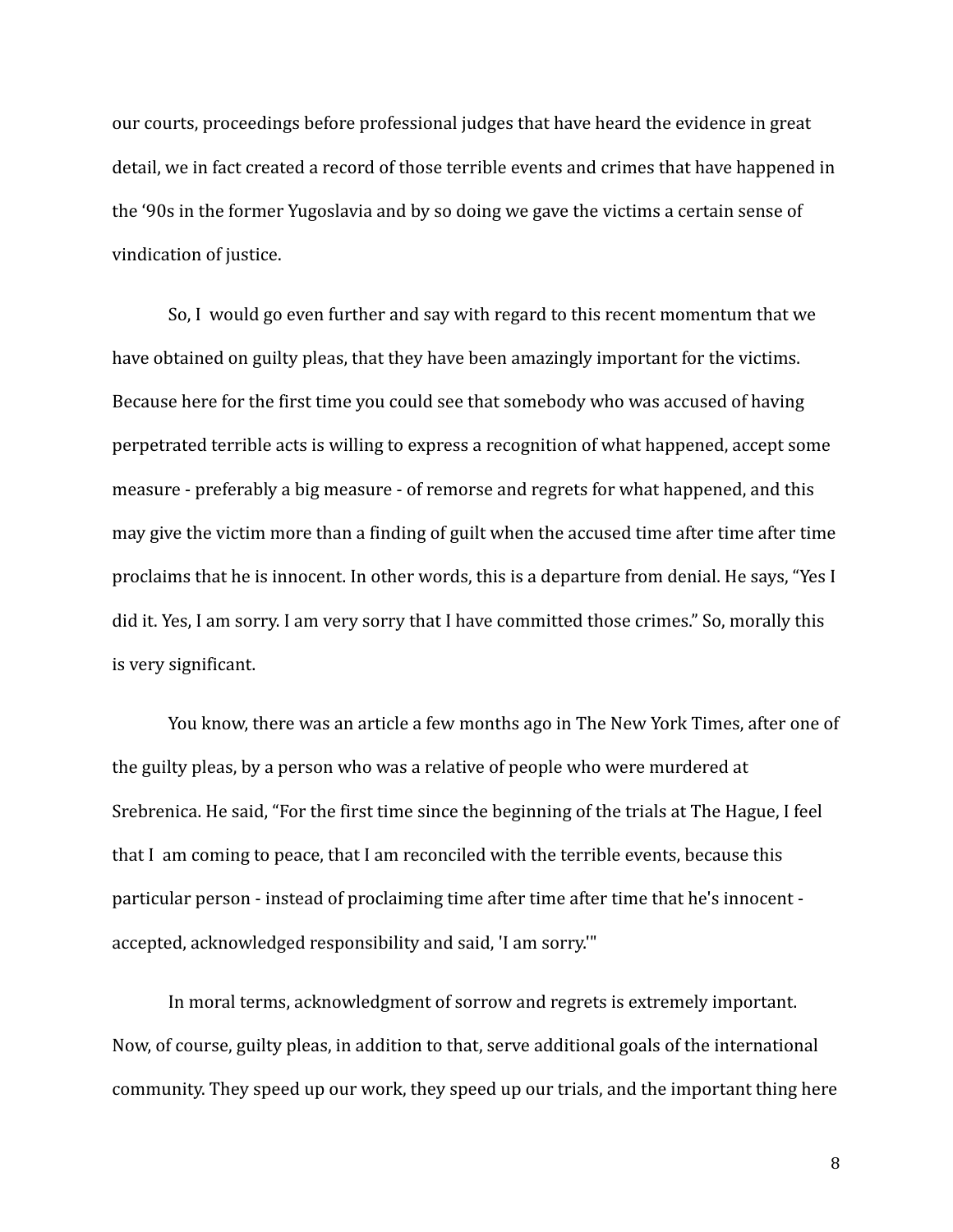is that also people who are waiting to be tried will be tried faster, so their human right to a fast, speedy trial, is being served. So there are very important goals here which are being served.

Personally, while I do understand the hesitation perhaps of some - whether going that way of pre-bargaining or plea agreement is the most desirable thing - I do support that. I think it's a good thing. Provided it's done properly, and provided that we remember that, eventually, it is not the agreement between the prosecution and the defendant that is binding. The judges continue to be independent and they will decide what kind of punishment to impose.

This in itself basically produces a very important record, because it is a record which is not contested. In a particular guilty plea, the defendant stands up and the judge reads out to him 25 pages of indictment: point A, point B point C, point D, point E, and the defendant says, point after point, "Yes this is true your honor, I did it, your honor." Perhaps the record will not be as detailed as the record which you would see over a trial which lasts 4, 5, 6, or 12 months. But nevertheless, the essential points will be there and they will be there in a particularly effective way. Because rather than come out from the mouth of a witness they will come out from the mouth of the accused who says "Yes, this is true."

### *Lenient Sentences*

TM: Well, I already explained to you why I favored the momentum that has been developing on guilty pleas. I cannot speak specifically about leniency or severity of sentences imposed in any one particular case, because those things are determined by judges who have read the record. Please do not forget that after a guilty plea judges hold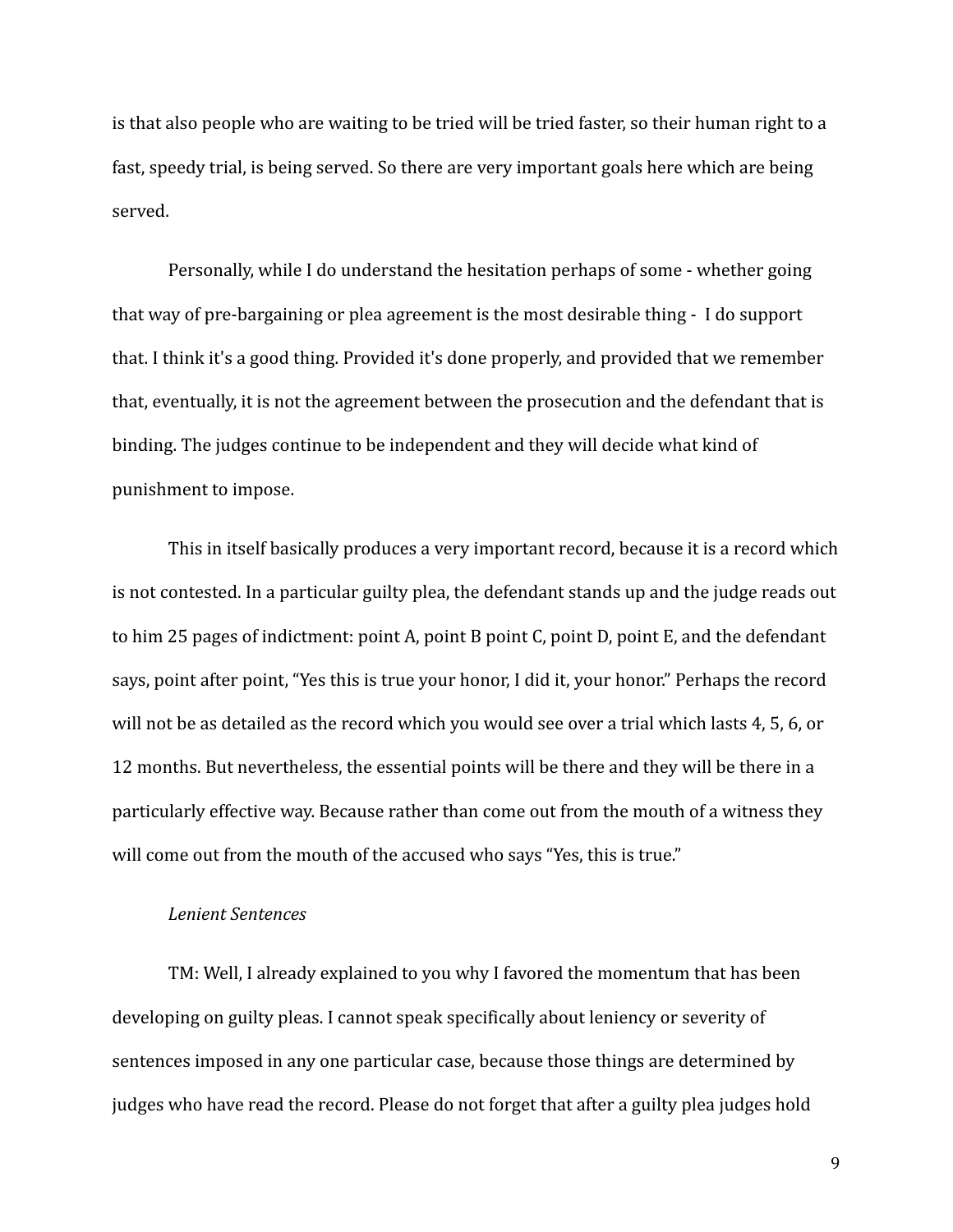special sentencing hearings, which take into account mitigating circumstances on the one hand and aggravating circumstances on the other. I am completely comfortable with the idea that judges do a very good job.

But again, looking globally, the fact is that it is entirely appropriate and desirable that in some cases the prosecution would be able to obtain testimony of a low-level defendant against a very senior defendant. And perhaps without those plea agreements, such testimony would be more difficult to obtain.

Let me add one more word. You come from a civil law system. In countries like mine, the United States, the criminal law system would collapse where it is not for the practice of guilty pleas from time to time. Because we would not have enough judges in the country, not enough courtrooms, not enough juries, to conduct cases, except after such a tremendous delay that in fact, that delay itself would amount to a denial of justice.

And there is one very very interesting development in Europe. France, which is a leading country of the civil law system, has now before the legislature a proposal to adopt some kind of a system which would be similar to the guilty pleas that we have in the United States. And that is also known in other common law jurisdictions. So, France is going in that direction. I think that in the future we will see that as a development which will become more and more central.

### *Creating a Record*

TM: I think that we are here to try people and to do justice. This is our primary goal. But having said so, I think that we recognize that we also have the mission of writing a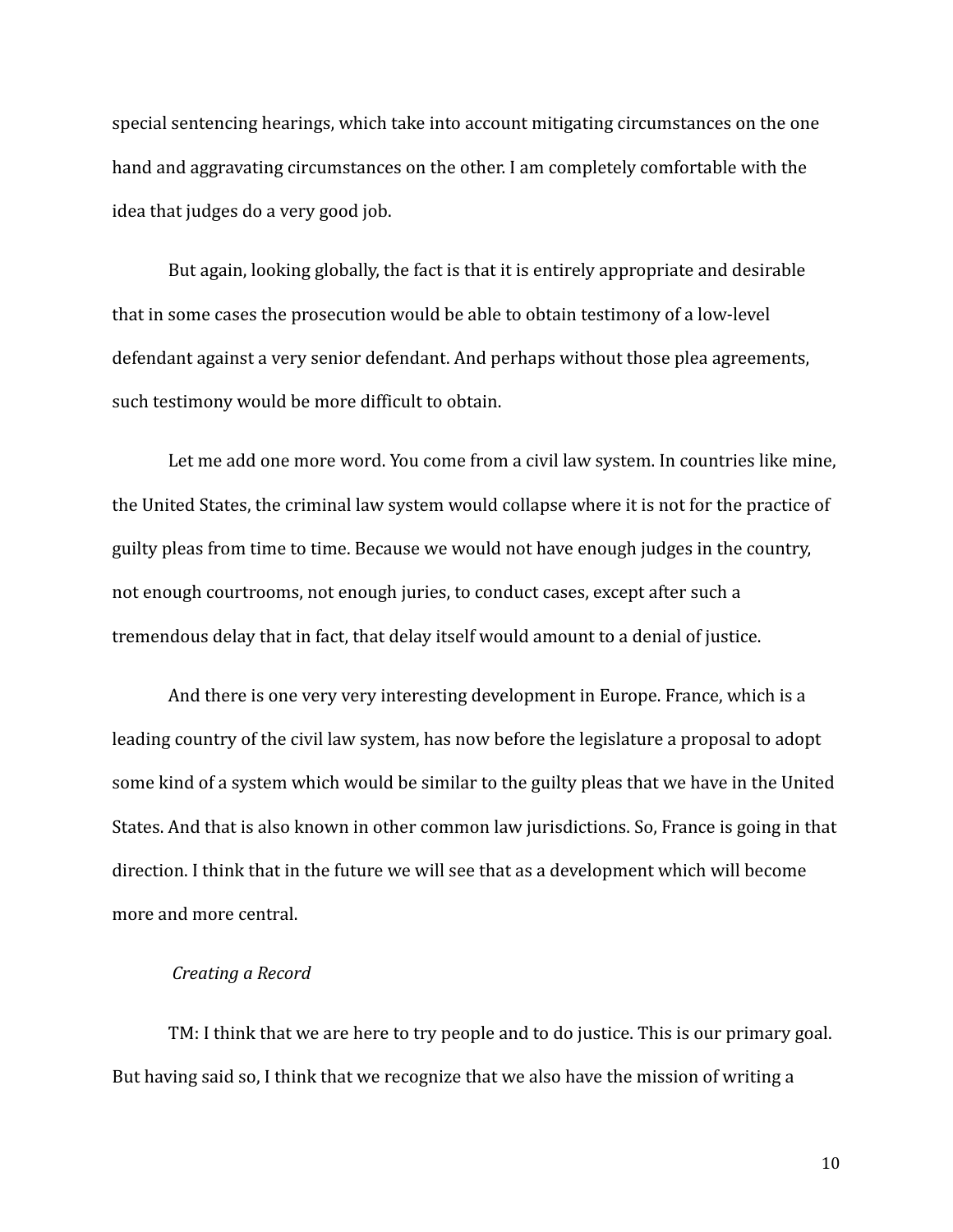record or creating a record - not writing history. But our work, our determination of facts, our elucidation of facts, creates this sort of record that you would like us to establish. I think we have established this extremely well. I think the future historian, who would want to write the history of what happened those years, will find more than he or she would want to read.

#### *Reconciliation*

TM: I'm glad that you are raising that. Have we succeeded in promoting reconciliation? Promoting perhaps yes. Have we been very successful on that, I don't know, and will tell you why.

I think that we will be able to contribute to the reconciliation of the peoples of the area much more when we have tried here Karadžić, Mladić, as well as Ante Gotovina. I think our historic mission of trying people, of creating the record, of reconciliation, will not be completed if we cannot try here the principal people who are accused of being responsible for those terrible crimes, for those terrible atrocities.

To the extent that the international community will help us more - and we will see before long, as I very much hope, we will see at The Hague, before a judge, people like Karadžić, Mladić, and Gotovina - I think that our function of reconciliation will be much more effective.

### Completion Strategy

TM: There is no quarrel between me and the desire to move fast, and perhaps one day before long to complete our work. But, where I come out very clearly is this - the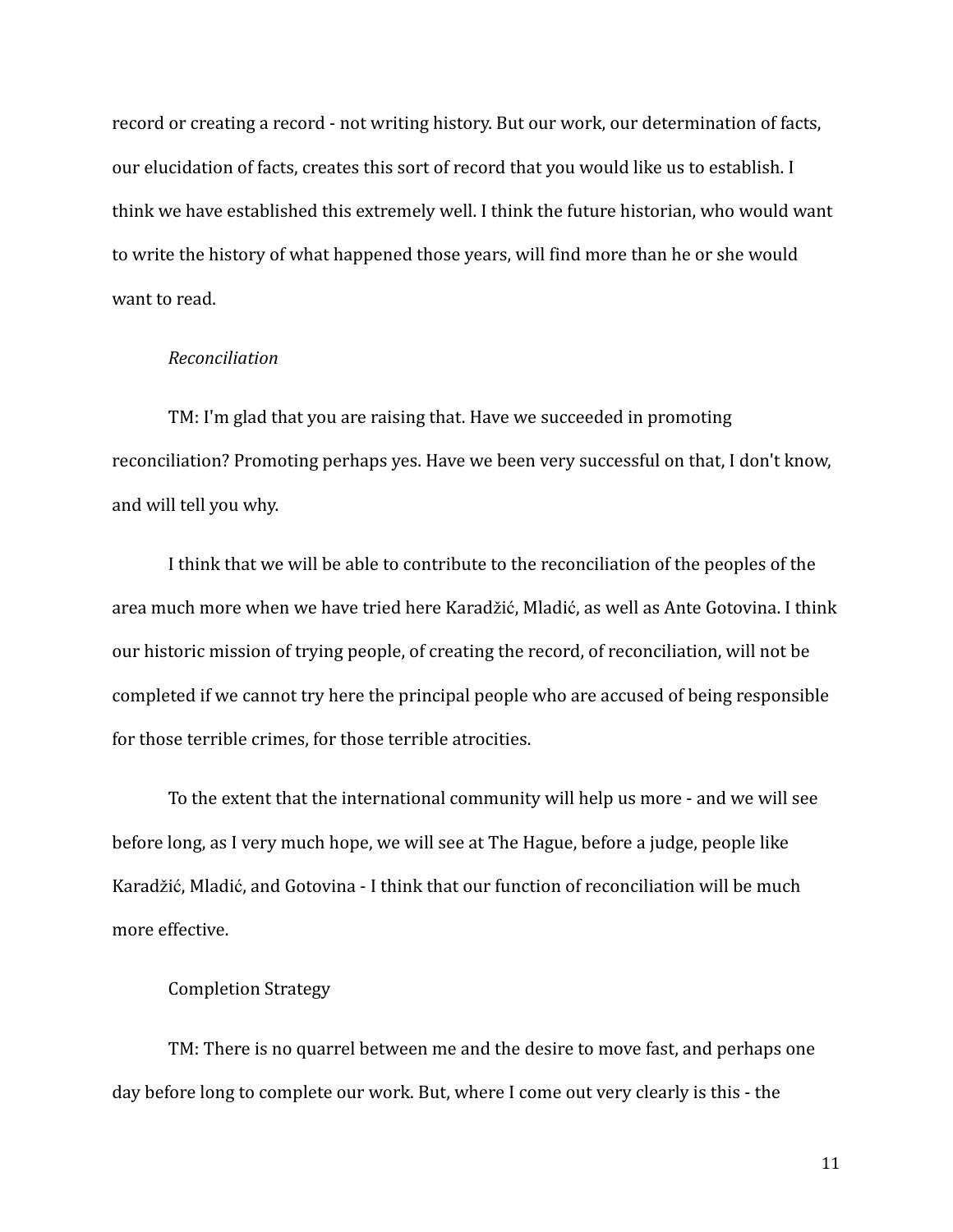completion dates of the Security Council should not be applied in a rigid, mechanical, in a blind way. They should not result in impunity. To the extent that we complete our work, some of the related cases must be not forgotten and must not result in impunity, but must be tried by the courts in the area.

I'm not suggesting that political considerations are absent from this calculus that we are discussing. Yes, some members of the international community would like to move on, and they understand that it's impossible to move on before we have completed our historical mission. But they focus primarily on the expense of running the Tribunal and I agree with you, the expense of running the Tribunal is not insignificant, but it is the best investment that the international community could make towards establishing peace and reconciliation in the Balkans, consistent with notions of justice and without justice that peace and the reconciliation will not be achieved. So yes, I think that there is perhaps too much focus on the costs and the expenses. I could think of many ways in which money could be spent less efficiently and constructively than we are spending it.

My speech in the Security Council contains a very clear and relatively accurate, relatively because you can never be a prophet, you never know how things will develop. There are lots of assumptions that have been made about the number of people who will be arrested, how many fugitives from justice will be brought here, how many guilty pleas we are going to have here, but I gave the Security Council certain clear indications.

I told the Security Council that we may well be able to complete the trials of all those who have already been arrested, and who are in Scheveningen awaiting trial or have been allowed to leave The Hague on provisional release. This should work out quite well. We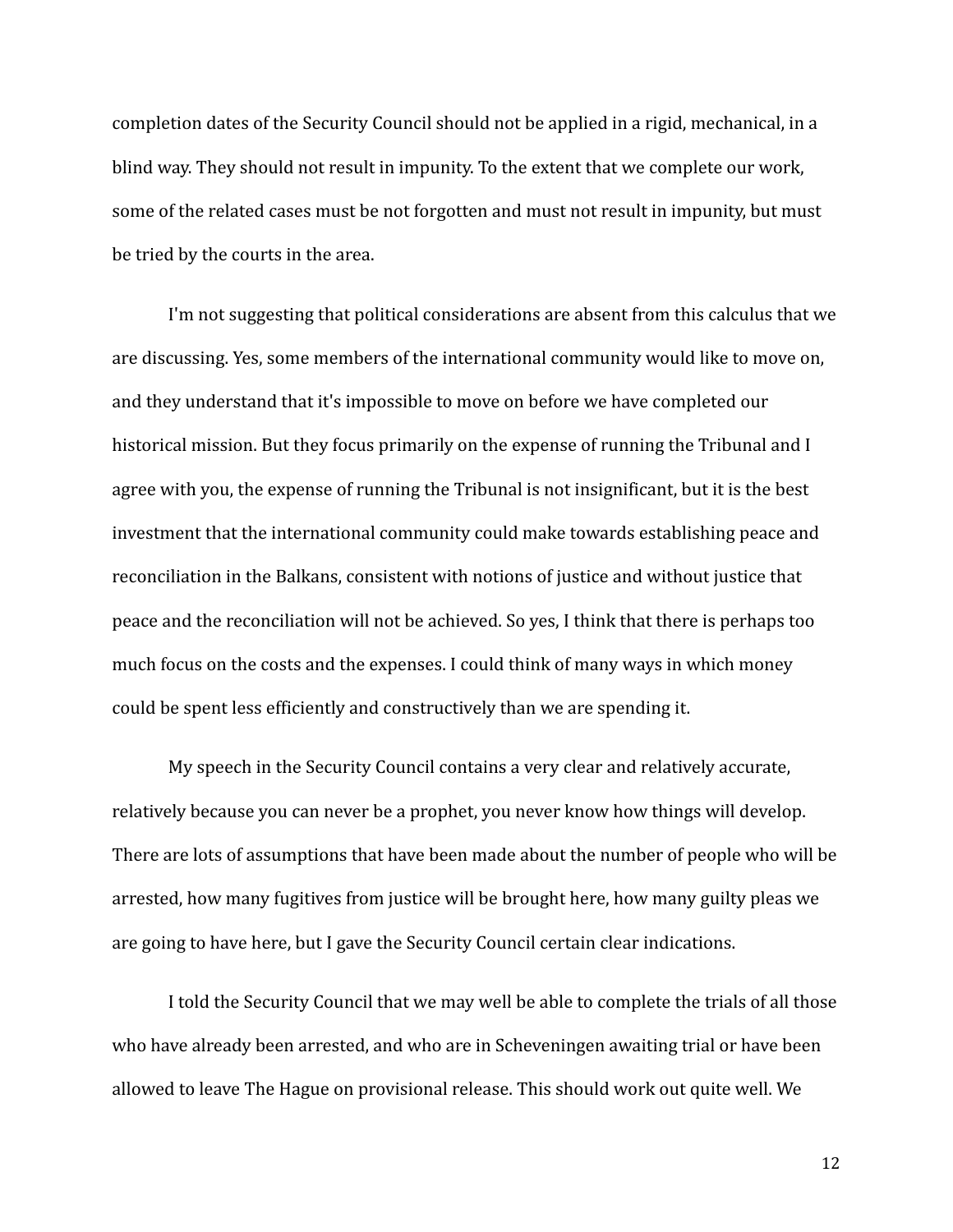should also be able to try many of the fugitives from justice under existing indictments. And I said that if Mladić and Karadžić arrive at The Hague by a certain date, not too late in the process, and since they already are cited in the same indictment if they are tried jointly we would be able also to try them within the completion strategy of 2008 for trial courts.

What I did say to the Security Council that to the extent that the prosecutor will submit additional or future indictments, beyond the indictments that have already been issued in the past, those additional indictments cannot be accommodated within the completion target date of 2008. But even that we must say sort of softly. There are so many unknowns here. How many of the new indictments that you will issue will actually result in people being arrested, brought to The Hague? Still, I felt it, as a new president of the Tribunal, I have to give a very clear, a very honest, very transparent statement to the Security Council. I'm glad to say that in her statement before the Council, the Prosecutor stated explicitly that she does agree with my figures and calculations. So, at least we gave the United Nations Security Council a clear picture of what they can expect.

# *Justice After The Tribunal*

TM: Our historical mission will not be accomplished unless certain people are tried. And it must be quite clear that when we have finished our role, people who have committed acts of violence, who have committed war crimes must be tried. People who are waiting, hoping that we will close our doors before they are arrested and tried, are making a big mistake, because we will not close our doors before the principal offenders have been tried.

As regards others, I see the future, as I said before, in a greater development and constructive development of criminal courts in the area: in Bosnia-Herzegovina, in Serbia